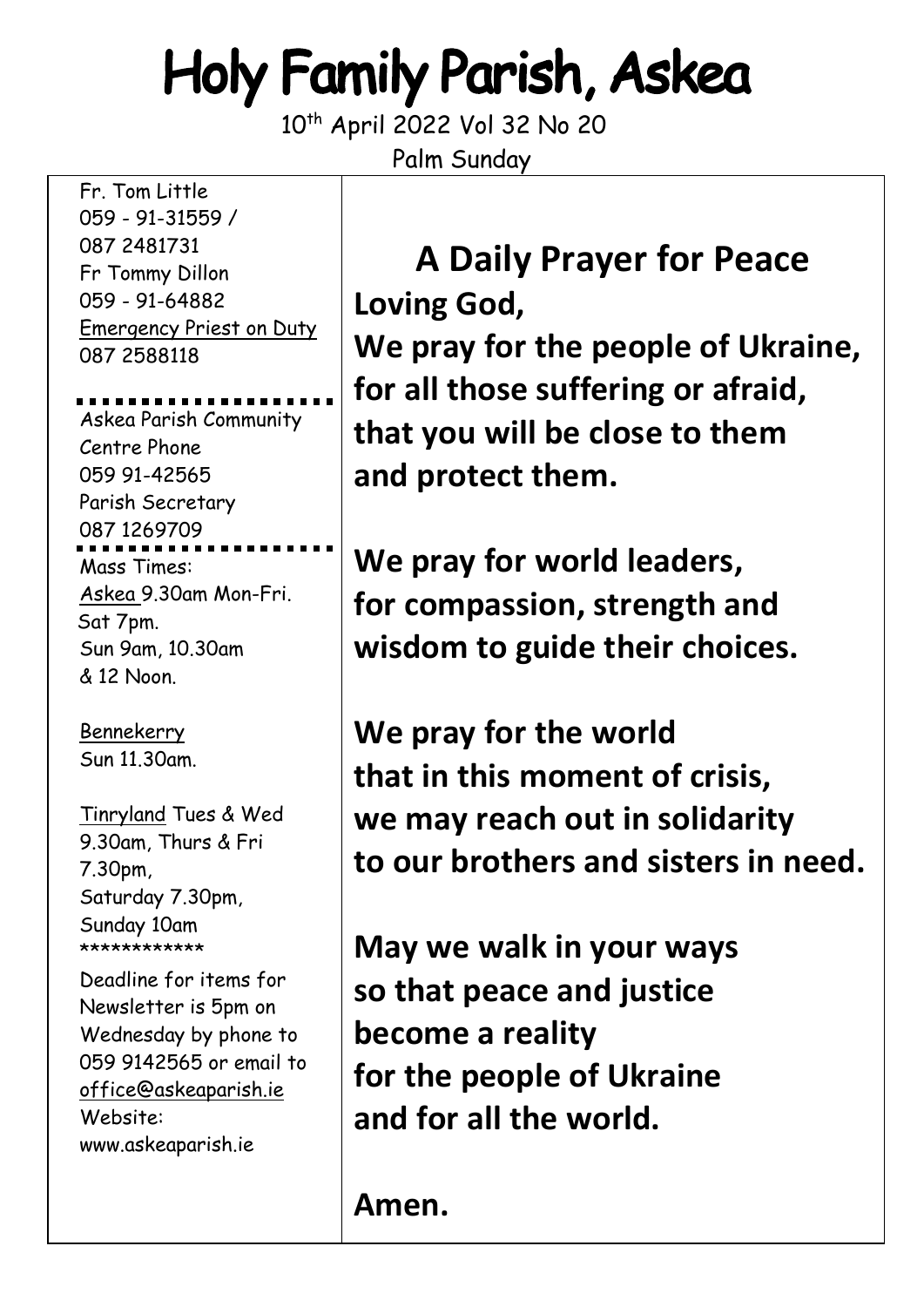# Keeping in Touch

**St Mary's Parish, Bennekerry Sunday 10th April 2022** Palm Sunday

**A Daily Prayer for Peace Loving God, We pray for the people of Ukraine, for all those suffering or afraid, that you will be close to them and protect them.**

**We pray for world leaders, for compassion, strength and wisdom to guide their choices.**

**We pray for the world that in this moment of crisis, we may reach out in solidarity to our brothers and sisters in need.**

> **May we walk in your ways so that peace and justice become a reality for the people of Ukraine and for all the world.**

> > **Amen.**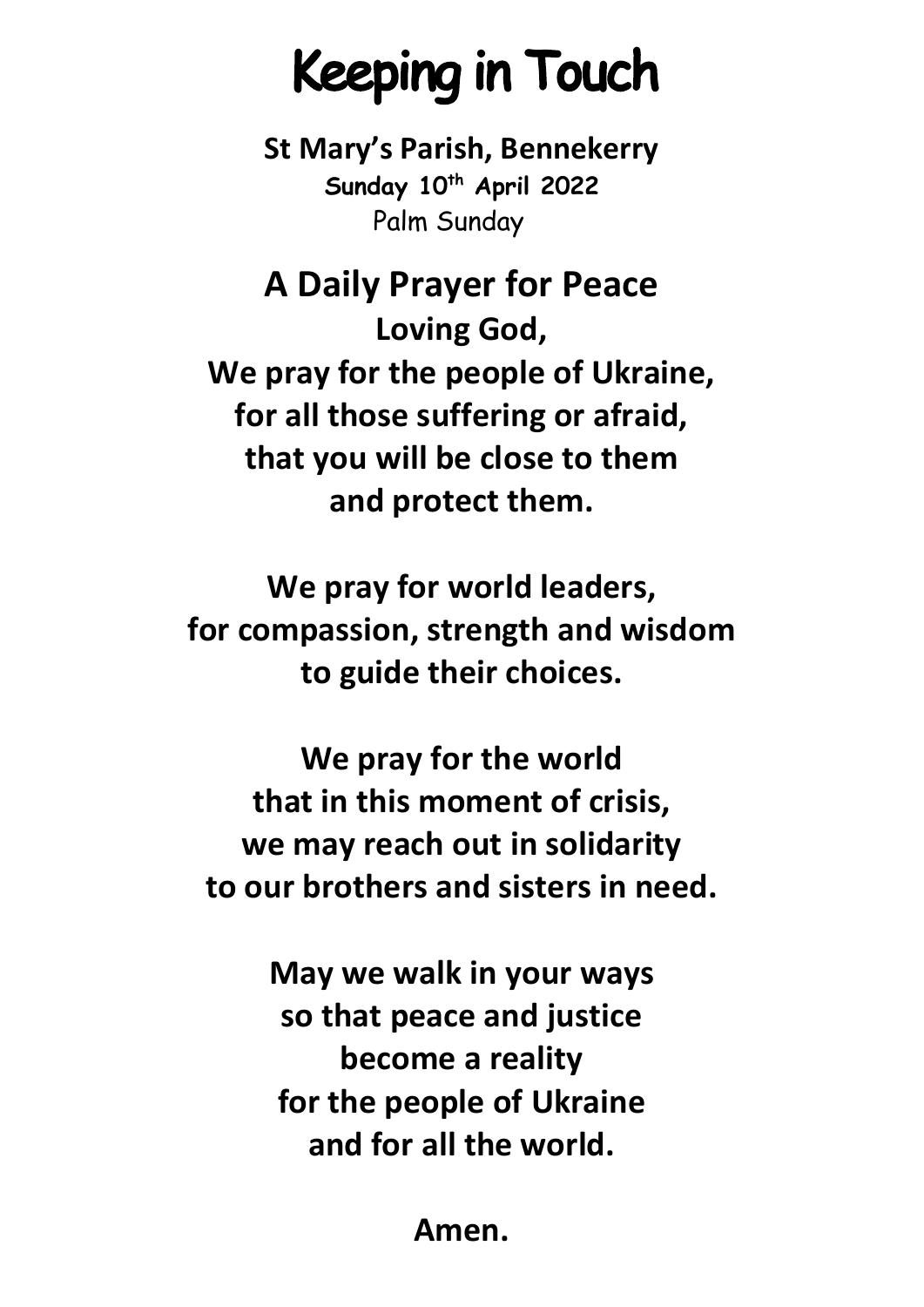## **St Mary's Parish, Bennekerry**

Fr Tom Little PP – Ph 059 9131559. Fr Tommy Dillon PE 059 9164882 Newsletter Items – 059 9143881. **Deadline for News items: - 9pm Wednesdays** Emergency Number for the Priest on Duty 087 2588118. Parish Office – 059 9142565 087 – 1269709.

Website: www.askeaparish.ie; email: office@askeaparish.ie

## **Sunday 10th April 2022**

## **Month's Mind**

Eammon Dowling, Chapelstown, Carlow

### **Anniversaries**

Jim Cranny, Link Road, Chapelstown Kathleen Sullivan, Bennekerry William Fitzpatrick JNR, Ballylennon, Palatine, and Ballyrobin Waterford also his parents Margaret and William Fitzpatrick William McGuill, Kernanstown

Eucharistic Adoration takes place in Askea Church on Wednesdays from 10am to 5pm.

### **Palatine GAA Club Lotto results For Monday 4th April 2022**

Numbers drawn were 02,  $1\overline{1, 23, 27}$ There was NO winner of the Lotto Jackpot this week. 4 Lucky Dips get €50 each **Winners** John O' Gorman SNR; Paddy & Biddy; Joanne & Marie Cranny; Maurice Nolan Next Week's Jackpot €10,700. Tickets available in the Clubhouse or from any Committee member.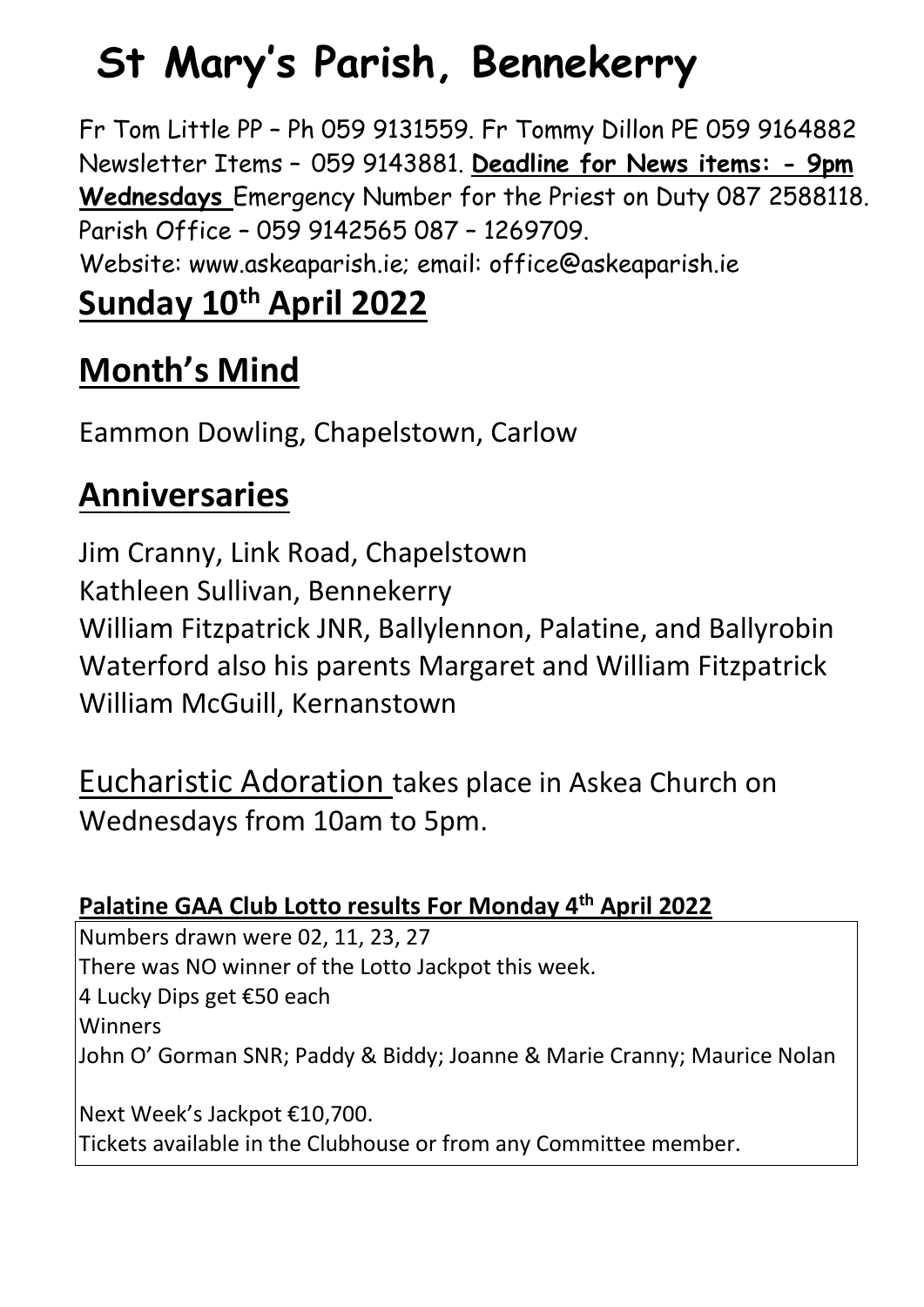#### **K & L Diocesan Lotto Results for Wednesday 6 th April 2022**

Numbers drawn were 01, 11, 15 & 16. There was ONE winner of the Lotto Jackpot this week. Congratulations to **Mairead Byrne, Promoter Sean Murphy, Hackettstown Parish** 21 Match 3s get €48 each. Askea/Bennekerry had NO Match 3s. Winner Promoter Next Week's Jackpot €10,000. The Centre will be closed for Easter break from 14<sup>th</sup> to 22<sup>nd</sup> April. Please drop tickets for the Lotto into the Church.

**Carlow Active Retirement** Association is organising a Holiday to Great Northern Hotel, Bundoran, Donegal. From: April 24th for 4 nights. Cost €331 including coach from Carlow Town and return. For further information please contact: Delia Kelly at 0863268375.

**Oil Painting Workshop:** Saturday 30th April. Venue: An Gairdín Beo. Time: 10am to 4pm. For full details phone artist Mary Clare Nolan @ 087 2636520. www maryclarenolan.com

**Evening Mass during Lent** As the Chrism Mass takes place in Carlow Cathedral on Monday 11<sup>th</sup> April there will be no 7pm Mass in Askea Church. Mass in Askea will be Monday - 9.30am, Tuesday and Wednesday 9.30am and 7pm. There is NO 9.30am Mass on Thursday or Friday.

**Brew for BUMBLEance** is having a coffee morning to raise funds for the children's ambulance service that is used by many children all over the country. If you would like to get involved and help raise funds for BUMBLEance, you can register through the link <https://www.bumbleance.com/brewforbumbleance-registration/> All info can be found @ <https://www.bumbleance.com/brewforbumbleance/> We will send you out some coffee, t-shirts and more to get you started!

**SNA/Teacher tutor is required** for the month of July for a Seven-yearold boy. Contact Louise on 085 8444 355.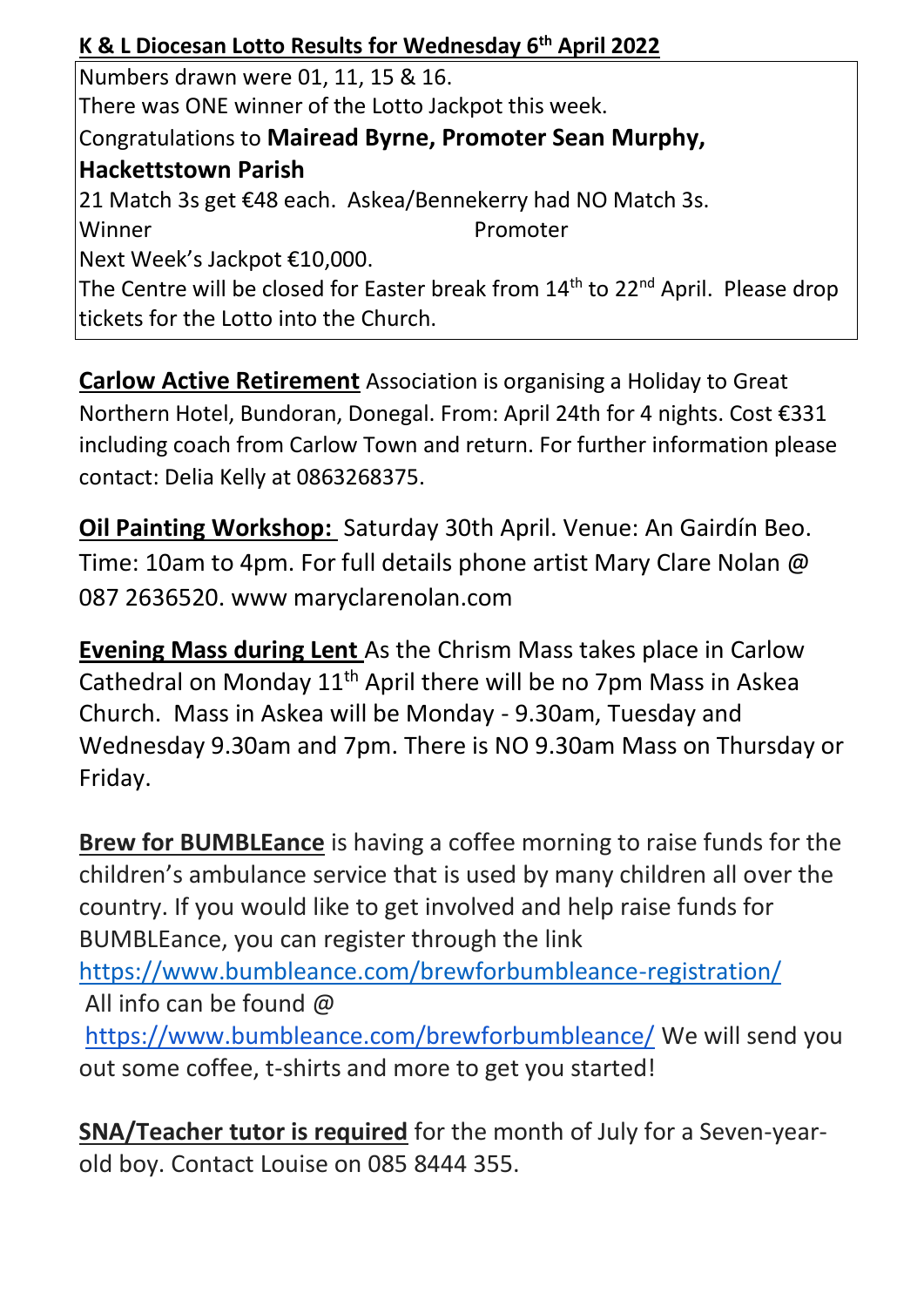**Askea Congregational Singing Group** would like to invite all singers to join them in leading the singing at 12 noon Mass on Sundays in Askea Church. Those interested are asked to please telephone Eleanor Curran 085 7297088.

**Askea Senior Citizens' News** We have organised a holiday for May 30<sup>th</sup> to June 3<sup>rd</sup> going to the Clonakilty Park Hotel. Members can book by phoning Marian on 059 91 43010.

**The Carlow Active Retirement Association's** next General Meeting will be held in the Cathedral Parish Centre On 13<sup>th</sup> April 2022 at 2:30 p.m. Members of Carlow Archaeological & Historical Society will be in attendance as guest speakers and will give a talk.

**Childminder Needed** Childminder required to look after 3 school going children, aged 10, 8 & 5 in my home or possibly minders home. Carlow area. Must be able to drive, minder needed Monday to Thursday. Phone 087 9294198.

**Medjugorje Group Pilgrimage** 7 Night Pilgrimage Package €765 Departing from Dublin 5.00 PM arrive Mostar June 8th 2022 @11pm Returning from Split 2.00 PM arrive in Dublin June 15th, 2022 @ 4PM 7 Night Group Pilgrimage with Michael Nerney Accompanied by Fr. Sean Hyland as Spiritual Director Contact: Michael Nerney 086-8157305 (Tour Operator Marian Pilgrimages)

**Dry needle felting;** 4-week course. Suitable for beginners-improvers. All materials provided. Starting Tues 26th April. Time; 10.30am -11. 30am. Venue: Askea Parish Community Centre. Call Simone @ 0857534544 for enquiries/bookings.

**Carlow Collage of Music** are having a prize winners concert Sunday 10<sup>th</sup> April 2022 4pm in St Mary's Church, Castle Hill, Carlow. Admission ADULTS €8, CHILDREN FREE. Performers from 10 years of age. All are Welcome.

**St Patrick's Pontifical University, Maynooth** are having an open day on April 30<sup>th</sup>, 2022. Register via Maynooth University.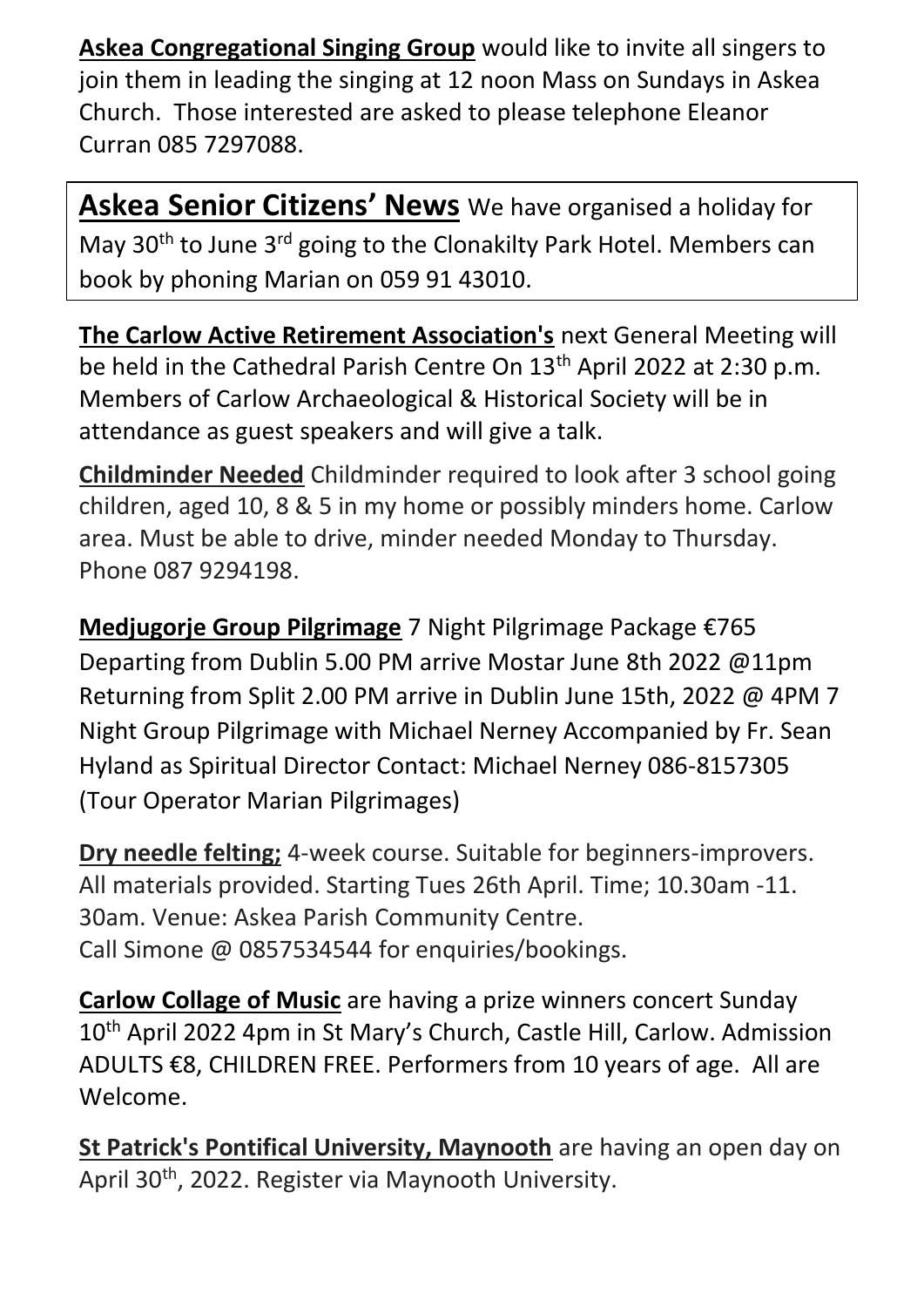**Éist Cancer Support Centre AGM** the AGM of Éist Cancer Support Centre will take place on *Thursday, 28th April 2022 at 8pm.* in our new centre, Éist Cancer Support Centre, 46 Idrone Park, Carlow R93 R280 and also via Zoom for those who are unable to attend in person. For further details on how to join via Zoom, please contact Éist on 085 8661499 o[r info@eistcarlowcancersupport.ie](mailto:info@eistcarlowcancersupport.ie)

**Graiguecullen Bingo Tuesday 12th April @ 8.30pm in St. Fiacc's Hall**. Over €9000 in prizemoney to be won. Including Jackpot on 50 numbers €4110, Double number €1090, Lotto €1150. Great prizes.

**Pilgrimage to Oberammergau** Fr Liam Morgan, PP Naas, Sallins and Two-Mile-House is leading a pilgrimage to see the Passion Play at Oberammergau. Dates of travel are Friday 5th August to Friday 12<sup>th</sup> August. Price €1890 per person sharing includes return flights, private transfers, walking tours of Kitzbuhel and Salzburg, half board accommodation, and tickets to the play. Please contact Tully's Travel for more information by calling 059-9136100.

**Solemn Novena of Our Lady of Perpetual Help: - Our 17<sup>th</sup> Solemn** Novena begins on Monday 25<sup>th</sup> April and will run for nine consecutive Monday nights in St Clare's Church, Graiguecullen, Carlow R93 AY76. We invite people during Lent to place their petitions in the petition boxes in St Clare's. During our Novena, through the prayers of our Faith Community and the intercession of Our Lady we will ask Jesus to relieve whatever burdens we carry. Rosary recited at 7.10pm and Novena begins at 7.30pm. Details on the Church noticeboard.



*Don't Forget! Chrism Mass 2022* You are invited to join Bishop Denis and the priests of the diocese for the celebration of the Chrism Mass in the Cathedral of the Assumption, Carlow, on Monday, April 11 at 7:30 pm. During this Mass, the oils for use in the celebration of sacraments in the coming year will be blessed and consecrated, and the priests of the diocese will renew their priestly promises. This

year we will also formally present submissions from our Listening Lent Synod Conversations. Having not been able to gather in person for the last two years, we are really looking forward to this special diocesan liturgy.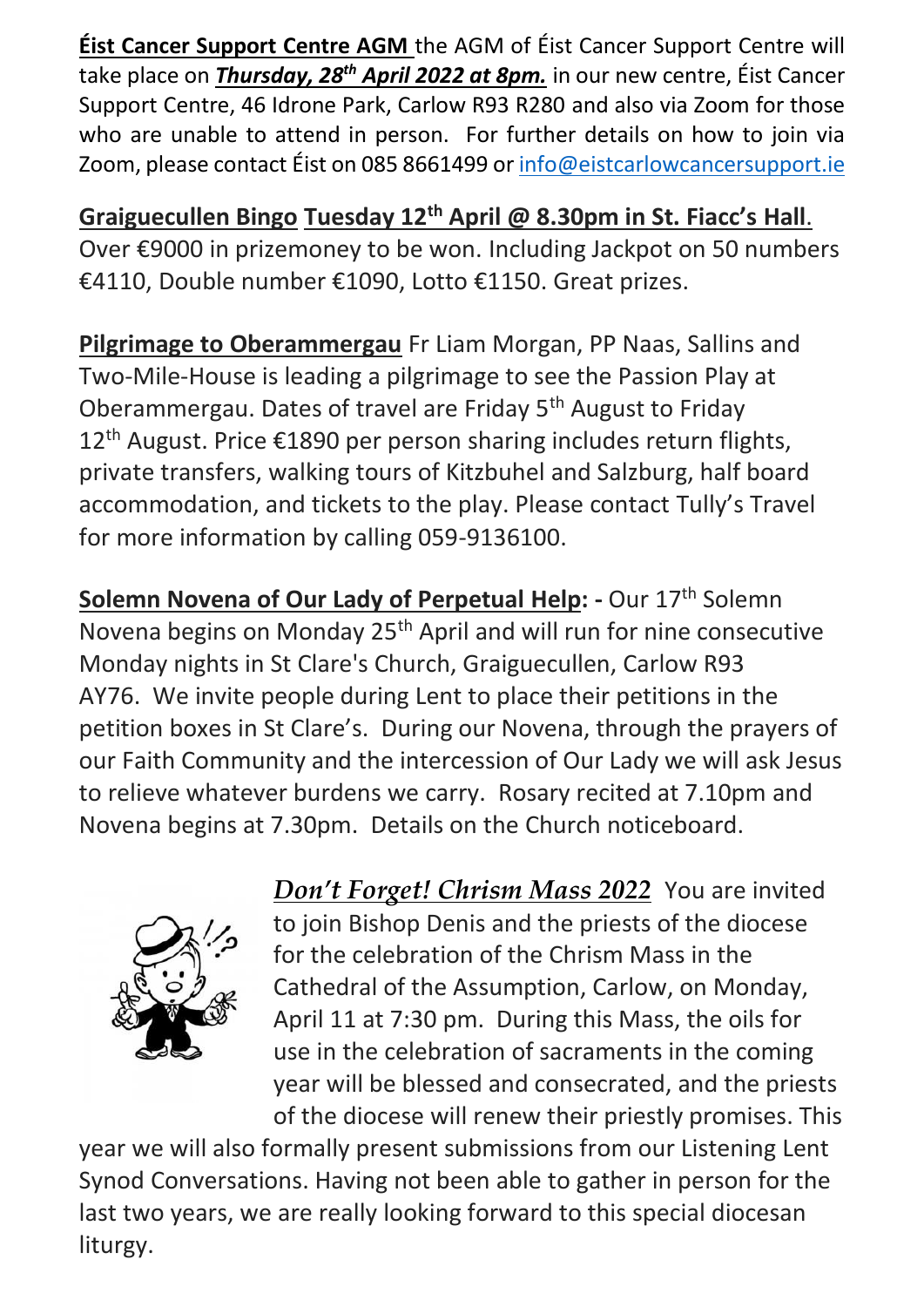#### **CE Vacancies**

All positions are on a Community Employment scheme and therefore to be eligible you must be in receipt of Social Welfare for 1 year and aged be 21 and 55 years. Other ways to qualify are, if you are getting disability, invalidity pension, a person with refugee status, carers allowance payment, Job path, Tus schemes, or a member of the travelling community who is 18 or over and in receipt of Social Welfare.

**CES 2220643 –** Maintenance Tinryland, weeding, mowing lawns, digging beds, cleaning, painting etc.

**CES2220645 –** Admin/Caretaker, Office duties. Dealing with personal and telephone calls. Preparing rooms for groups using the Centre. General caretaking duties. Some evening work involved in this position. Based in Askea Parish Community Centre.

**CES2206008 –** Project Assistant – cleaning, light shopping, occasional reception duties, setting up for activities for Project Workers etc – based in Askea Lawns.

**CES2213663-** Caretaker – cleaning, setting up rooms, making tea, locking up building – all night work 6 -10. Based in Cathedral Parish Centre.

**CES2205843 –** Day Care Assistant – cleaning, personal hygiene, serving meals, bus runs, entertaining service users. Based in Carlow Day Care Centre.

*Any further information required please contact Jo on 0858726367 Monday to Friday 9.30am to 4pm only please.*

## Arrangements for Easter Break

Askea Parish Community Centre will close on Wednesday 13th April at 9.30pm for the Easter Break and will re-open on Monday 25<sup>th</sup> April at 9.30am.

Anniversary requests can be handed in to the Church after any Mass or by contacting 087 1269709.

Tickets for the Lotto can be dropped into the Sacristy in the Church during the Easter break.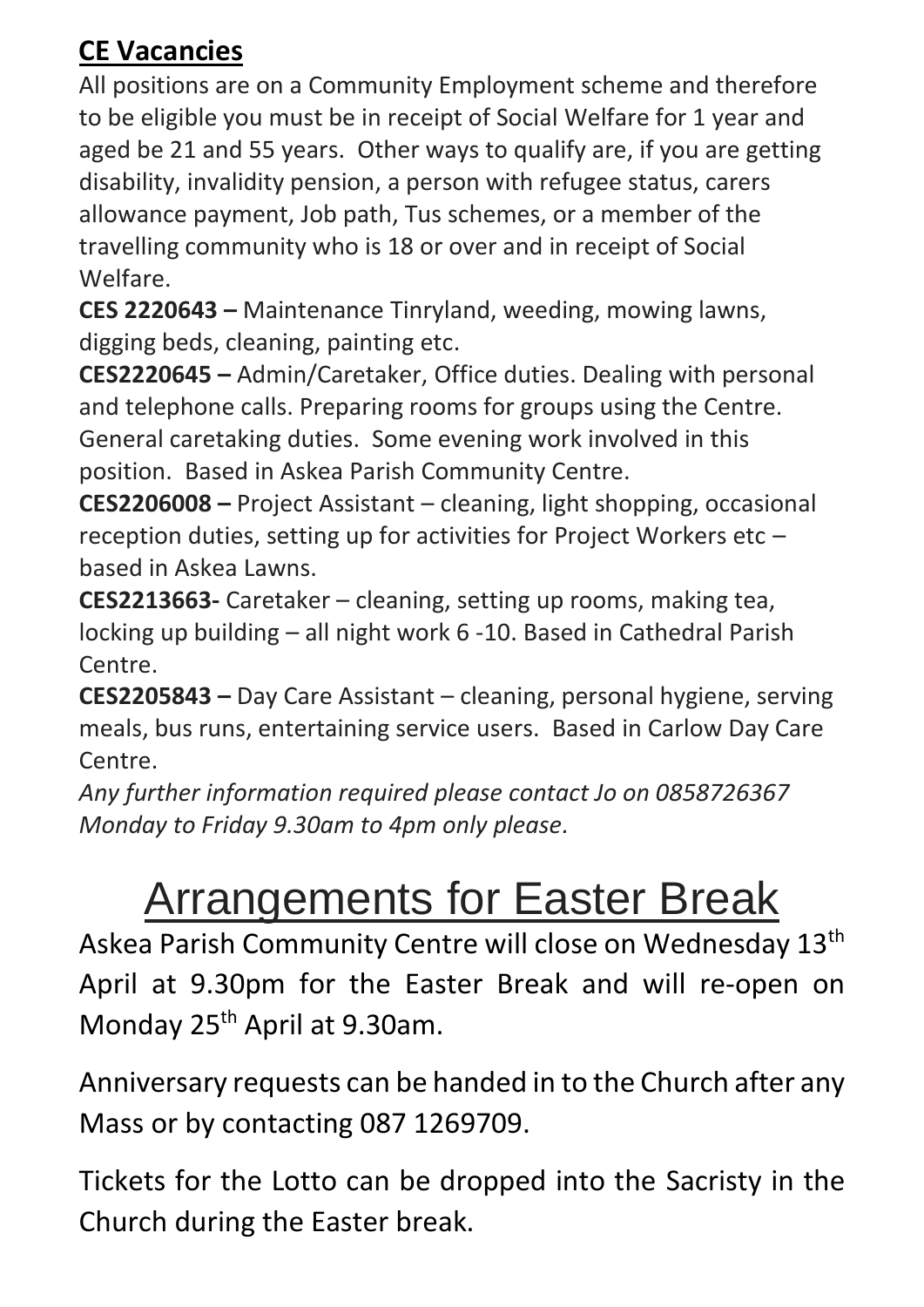#### **Holy Week Ceremonies in Bennekerry Church**

**Chrism Mass** in Carlow Cathedral Monday 11<sup>th</sup> April at 7.30pm. (Please note there will be NO 7pm Evening Mass in Askea Church on Monday 11<sup>th</sup> April)

#### **Penitential Service**

in Holy Family Church, Askea after the 7pm Mass on Tuesday 12<sup>th</sup> April.

**Confessions** in Holy Family Church, Askea on Saturday 16th April from 11am to 12 Noon.

Webcam for Bennekerry Church can be accessed at: [https://www.youtube.com/watch?v=ZyK61r70\\_2E](https://www.youtube.com/watch?v=ZyK61r70_2E) or <https://livecamireland.ie/religious-services/st-marys-church-bennekerry/>

**Holy Thursday** Mass of the Lord's Supper at 7pm.

**Good Friday** Ceremony in Bennekerry at 3pm.

**Holy Saturday** – Easter Vigil at 8pm in Askea Church for all three parishes.

**Easter Sunday** – Masses in Bennekerry Church, at 11.30am.

Weekday Masses in Askea Church at 9.30am from Monday 18<sup>th</sup> April to Friday 22nd April 2022.

**Trócaire Boxes** – can be returned to the Church at any of the ceremonies during Holy Week.

**Easter Dues** for the Bishop and Priests of the Parish will be taken up at all Masses over Easter. Your support is greatly appreciated.

#### **CALENDAR**

Monday  $11<sup>th</sup>$  April --Friday  $15<sup>th</sup>$  April - (Holy Week)

Saturday 16<sup>th</sup> April - Holy Saturday.